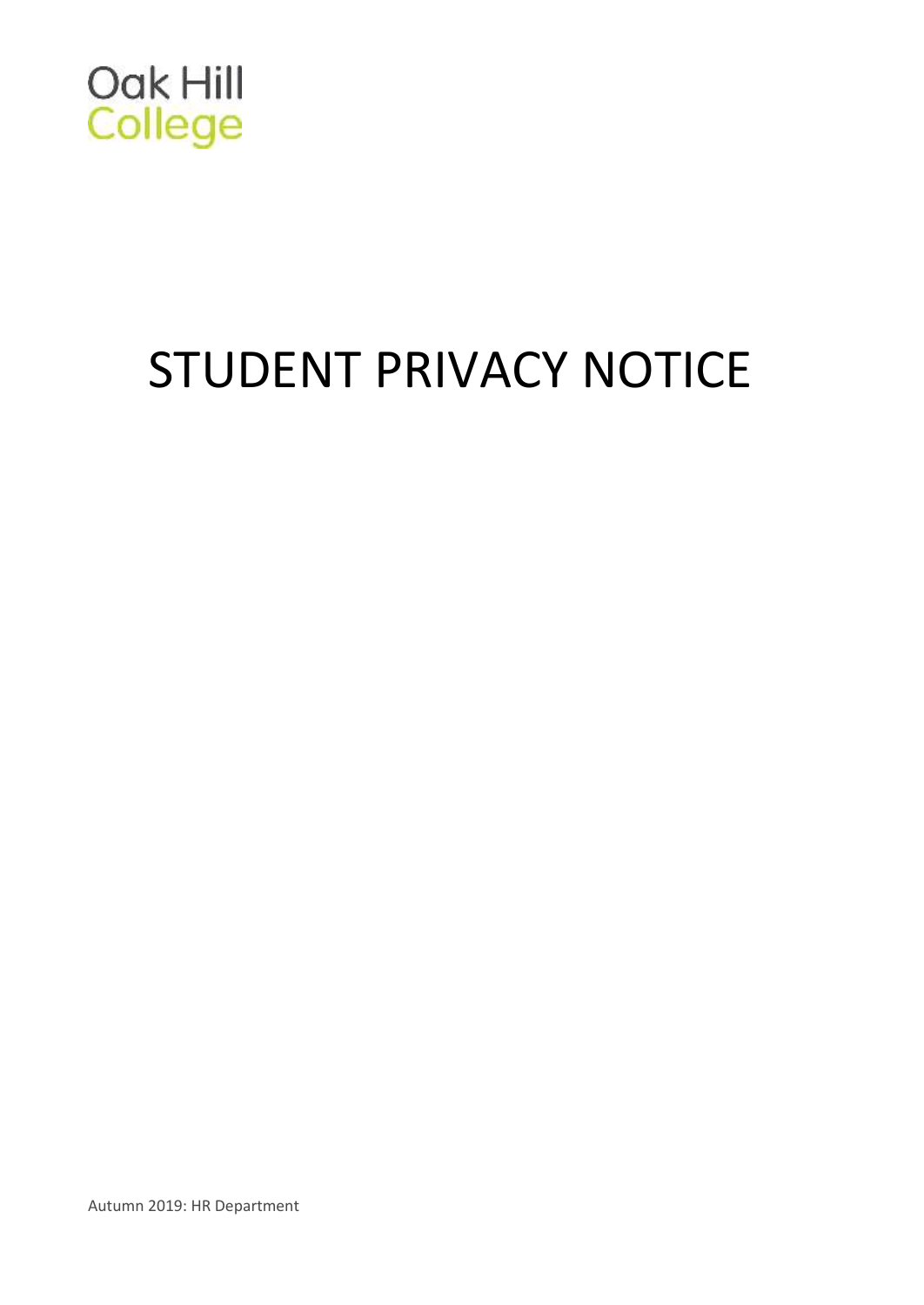# **Contents**

|    | 1. Aim of Privacy Notice                                                    | $\mathbf{1}$   |
|----|-----------------------------------------------------------------------------|----------------|
|    | 2. Oak Hill College responsibilities & legal basis for processing your data | $\mathbf{1}$   |
| 3. | Where does Oak Hill collect the data from?                                  | $\overline{2}$ |
|    | 4. What information do we collect about you?                                | $\overline{2}$ |
|    | 5. How we use your personal information                                     | 3              |
|    | 6. Protecting your data & sharing data with third parties                   | $\overline{4}$ |
|    | 7. How long we keep your information                                        | 5              |
|    | 8. Oak Hill Crèche                                                          | 5              |
|    | 9. Your rights & how to contact us                                          | 5              |
|    | 10. Document Control                                                        | 6              |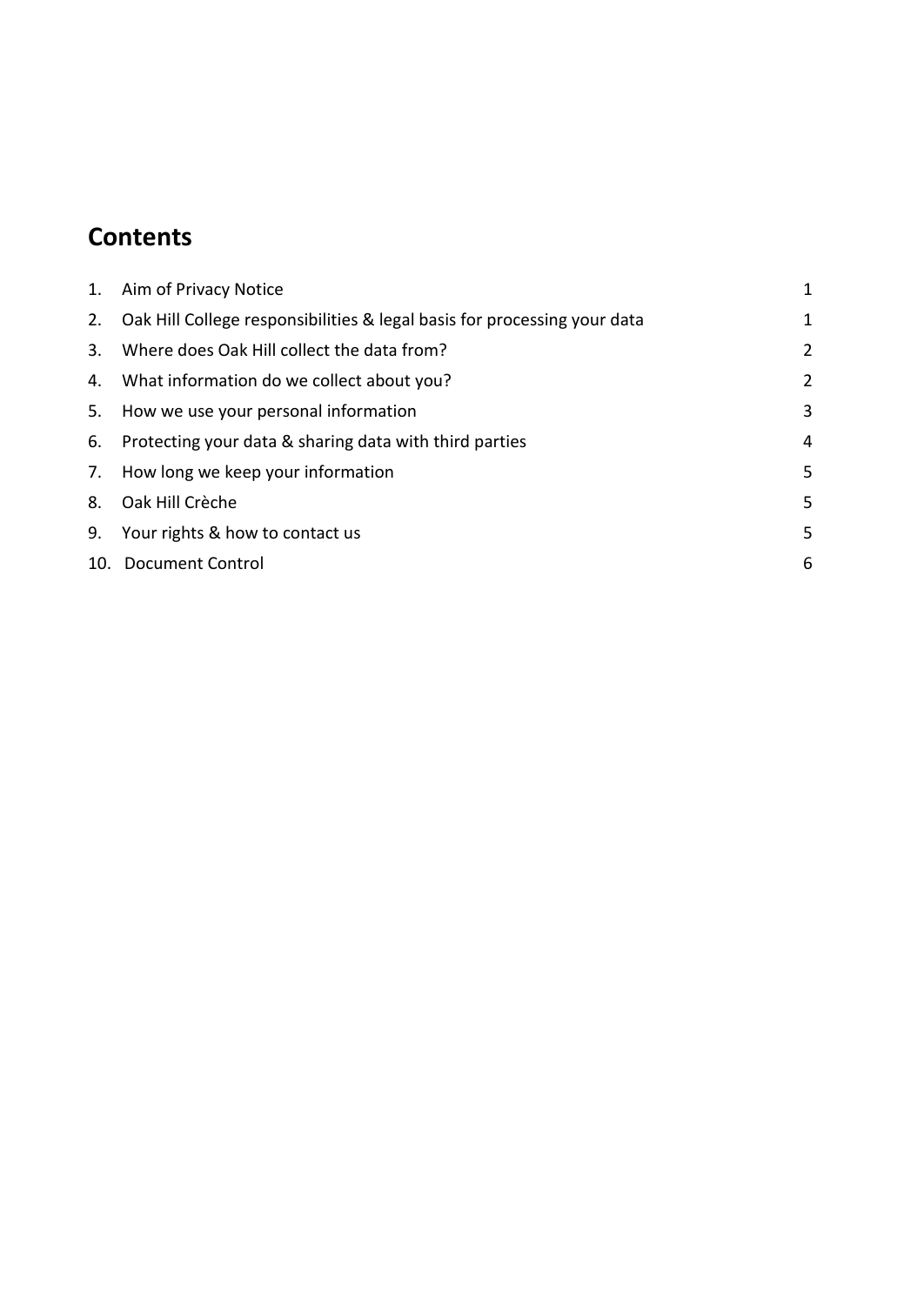## <span id="page-2-0"></span>**1. Aim of Privacy Notice**

This Privacy Notice explains how Oak Hill College collects, stores, manages and protects Student data. It outlines the types of data that we hold and how, as required by your Student type, we use it to provide services to you. It also outlines what steps you can take if you would like us to change how we use your data or if you would like us to stop using it altogether.

This Notice applies to Full Time and Part Time Students, Creditors, Auditors including External Creditors, External Auditors and anyone studying with Oak Hill. Once your studies have ended there is a separate Privacy Notice for Alumni on the Oak Hill website.

# <span id="page-2-1"></span>**2. Oak Hill College responsibilities & legal basis for processing your data**

Oak Hill College is committed to protecting your personal data. We aim to be clear how we use your personal information, and to not do anything with it you would not reasonably expect. We are the data controller for all the personal data we hold and process, except where we use data in the capacity of a data processor on behalf of another data controller.

Your personal data will be stored securely in student paper files, on Excel spreadsheets and on our database which is part of Oak Hill College's secure IT infrastructure.

Oak Hill College processes the information outlined in this privacy notice in pursuit of our legitimate interests in:

- Providing high-quality educational services to undergraduate and postgraduate level for Ordinands and Independent students
- Enabling the College to achieve its strategic and operational goals
- Supporting students in achieving their educational aims
- Improving the College and the educational standards
- Satisfying the awarding University
- Encouraging spiritual growth
- Communicating with students, staff, and current and potential supporters
- Providing benefits and services to students, staff, churches, church leaders and supporters
- Furthering the College's educational charitable mission
- Safeguarding and promoting the welfare of students and staff
- Promoting the interests of the College
- Keeping the buildings safe
- Using your information in connection with legal disputes ie if you bring a claim against the College
- Protecting the College's reputation
- Obtaining Legal advice
- Ensuring that all relevant legal and statutory obligations of the College are complied with (for example, Health & Safety, Church of England and Office for Students registration and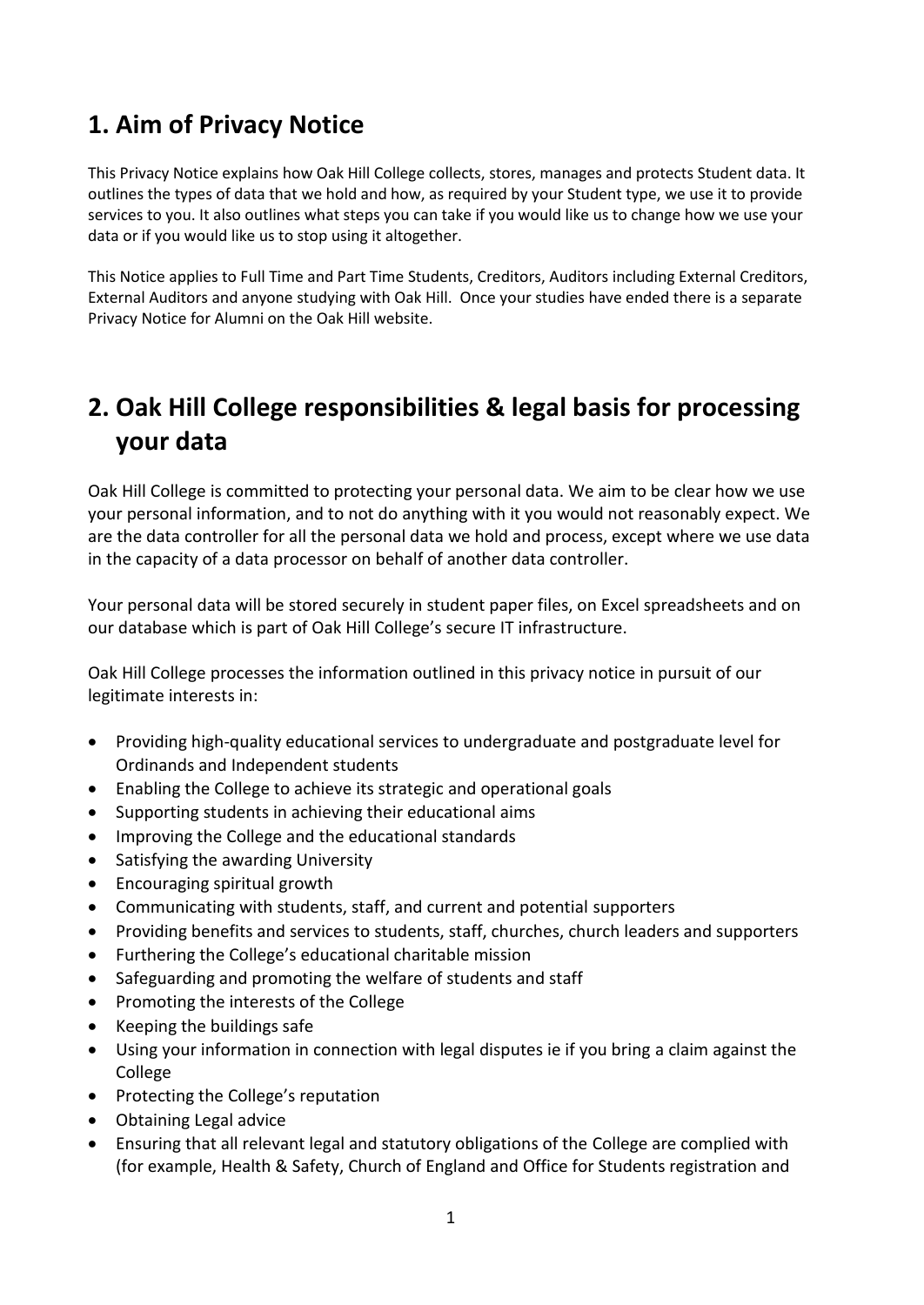inspections, compliance auditing, Charity Commission, eligibility to work in the UK, court orders, financial auditing).

Some of the above may also be examples of when the College uses your information to perform tasks in the public interest (for example, in facilitating efficient operation of the College, ensuring that we comply with all of our statutory and legal obligations). In addition your personal information may be processed for the legitimate interests of other organisations (for example, providing references to a potential employer, insurance company, sponsoring organisations eg Church of England).

Whilst the College relies on legitimate interest as the legal basis for processing, where this is not overridden by the interests and rights or freedoms of the data subjects concerned, it recognises that it is not the only lawful ground for processing data.

As such, where appropriate the College will sometimes process your data on an alternative legal basis (for example, because you have given us consent to do so, to enter into a contract with you in order to fulfil contractual obligations we may have, or to provide a reference or a financial reference for mortgage or rental purposes.)

In limited circumstances the College may use your information to protect your vital interests or the vital interests of someone else (for example, if you are seriously ill at College, Safeguarding issues).

#### <span id="page-3-0"></span>**3. Where does Oak Hill collect the data from?**

The vast majority of the information we hold is obtained directly from you, primarily through the application process, including your references and interview. In addition, if you are an Anglican Ordinand, Ministry Division will send us a copy of your BAP report which goes on your file. If you apply for a Student Loan, the Student Loan Company will provide information about you. Information about you increases during your time at Oak Hill to include information generated by your coursework. As a student you are regularly given the opportunity to update the data that to the College holds about you.

#### <span id="page-3-1"></span>**4. What information do we collect about you?**

Oak Hill College collects information about you from when you complete your application form, and throughout your time at the College.

Oak Hill College maintains a record of students and, as such, we hold limited education records in perpetuity. These include your duration of study, the course name and your qualification.

The personal information we will collect and process will include name, date of birth, address, contact details including a telephone number and personal email address. The information we collect might also include spouse and family (for example, via accommodation agreements), student reference number, references, medical information you declare, information from Doctors or other professionals (where we need this to look after you or make reasonable adjustments), assessed work and submission dates,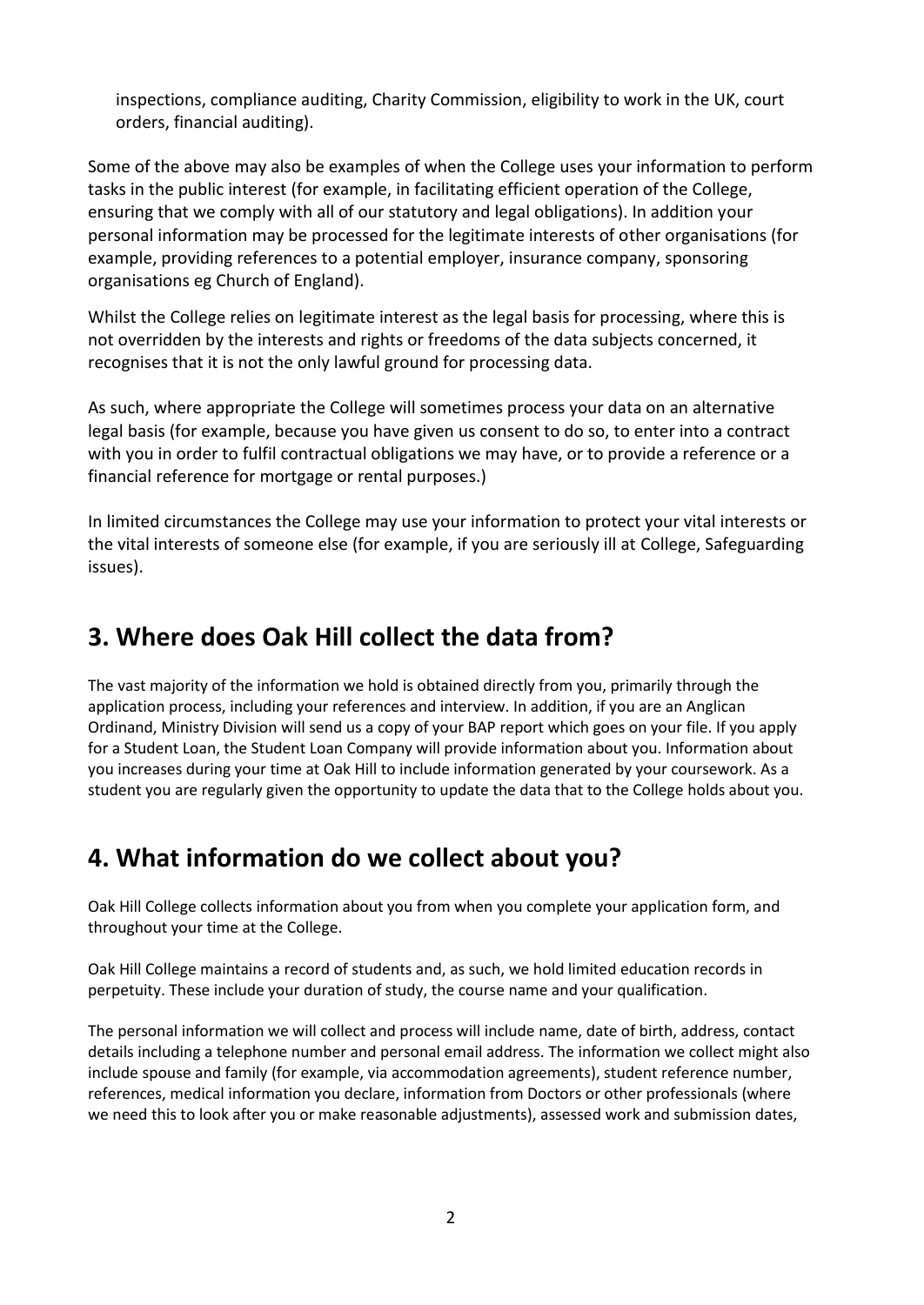academic records, extensions and deferrals, stipend information, ethnicity, nationality, sex, gender, photographs, funding information and what you are doing up to 15 months after you completed your study.

The College does store credit/debit card details and bank account details.

#### <span id="page-4-0"></span>**5. How we use your personal information**

We will only process your data for the specific purposes that we tell you and then only to the extent necessary for that specific purpose.

Some of your information will be shared internally, but will be restricted only as necessary for the furtherance of your studies, your vocational formation and your personal welfare.

Safeguarding concerns may require sharing of information with the local authorities, Church of England Safeguarding Team, police, or externally appointed safeguarding advisors.

Sensitive personal information which the College may reasonably hold is your racial or ethnic origin, your socio-economic background, religious or philosophical beliefs, your medical information (to ensure that we make reasonable accommodation for your medical needs), your sex life or orientation (and definitely if you live in college accommodation) and details of your next of kin (to ensure we can contact nominated individuals in the case of an emergency), spent and unspent criminal record.

If you live in Oak Hill College accommodation the Site & Facilities Department will have access to limited information (for example, your address). On very rare occasions it may be necessary for relevant site staff to have some medical information (for example, if you are epileptic, diabetic) so swift and appropriate action can be taken in case of an emergency.

Although information collected about you is for legitimate reasons the College may ask for your consent to use your information in certain ways. For example, the College may ask for your consent before taking or using some photographs, videos and films (for example, if the photograph, video or film is going to be distributed widely say on social media or in print). If the College asks for your consent to use your personal information you can withdraw this consent at any time. Any use of your information before you withdraw your consent and use of material until a suitable replacement is made remains valid. Already printed matter may continue to be distributed until supplies are exhausted (for example, College Prospectus).

We use CCTV and details recorded via the Salto Door Logs for monitoring and safety reasons. Images captured and records produced are only investigated and kept if there is due reason, usually of a safety or criminal nature. Please refer to the CCTV Policy.

Recorded lectures will occasionally have identifiable names and voices of participants. Lectures are uploaded onto the VLE for students and auditing students registered on the respective module. They are not intended for public use or for students not registered on the given module. There is an explicit request in Student and Faculty Handbooks for students and staff not to download and keep, or pass on lecture recordings. Where students have been permitted to make individual recordings - normally in connection with a particularly specific learning difficulty - students are requested to delete any such recordings before they leave Oak Hill.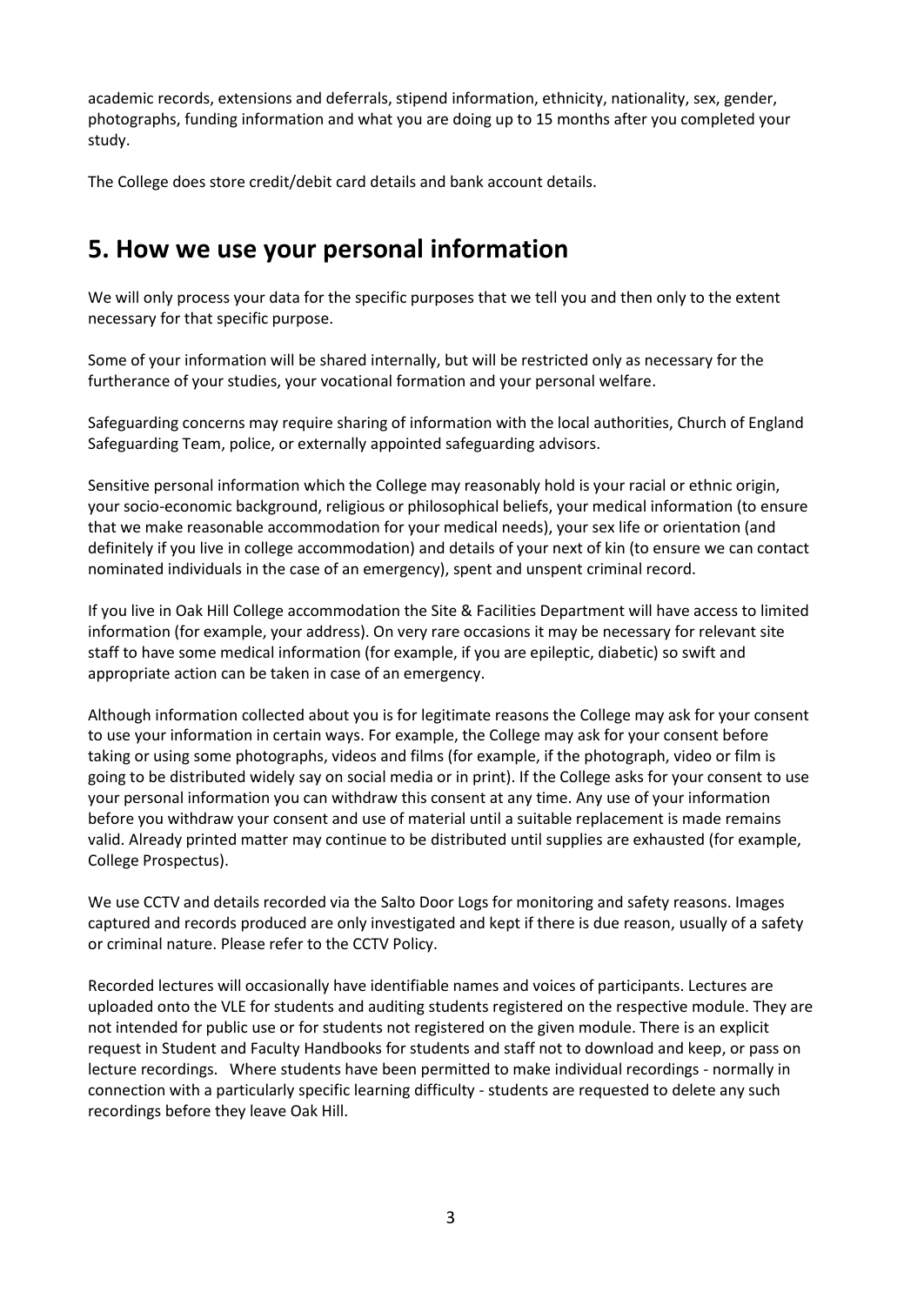The College will keep relevant information about you indefinitely in case it is needed for historical, research or statistical purposes. For example, if the College considers the information might be useful if someone wanted to write a book about the College.

We may use third-party partners to support the legitimate activities of the college. If you interact with the College through a third party (for example, supporting Oak Hill College via Stewardship, Student Loans Company, Diocese, Church Minister, Grant providers) then we may obtain information about you from that third party. The sharing of data in this manner is subject to the third party's own privacy policy. Data obtained in this way is treated no differently to any other once held by the College, and is bound by the terms of this Privacy Notice as soon as it is received.

You will have the opportunity to join the College's mailing list when you leave college. If you wish to be on the College's mailing list after you have left, please complete the online form on the website.

#### <span id="page-5-0"></span>**6. Protecting your data & sharing data with third parties**

We are committed to holding your data securely and treating it with sensitivity. Your data is held within the College's IT network. Access is restricted to staff and workers who need to see the data to carry out their duties at the College. User access rights to the database are restricted according to individual job roles in order to ensure that users only see information relevant to them. This access is reviewed on a regular basis.

Unless we have a legal obligation to do so, we will not disclose your data to individuals, organisations or other entities outside the College other than those which are either acting as agents for the College (for example, if we use a company to print and send out documents) or have a legitimate reason to hold the information (for example, Middlesex University, placement supervisor, Higher Education Statistics Agency). All external entities with whom data is being processed has to provide sufficient guarantees under the data protection legislation. We will never sell, trade or give away your data.

The College has a legal obligation to supply some of the information we hold about you, as a student and as a graduate, to the Higher Education Statistics Agency (HESA) – the official agency for the collection, analysis and dissemination of quantitative information about higher education in the United Kingdom. We also provide information to third parties contracted by HESA for the purposes of a number of the statistical returns ie Ipsos-MORI for the National Student Survey and Confirmit, IFF Research and Oblong, the companies involved with gathering information and processing it for the Graduate Outcomes survey. HESA will treat your data in line with its collection notices which are published to students annually. HESA produces official statistics (such as the Unistats website) and its outputs are regulated by the UK Statistics Authority, which has a direct line of accountability to Parliament.

Although most of the information we store and process stays within the UK, some information may be transferred to countries outside the European Economic Area (EEA). This may occur if, for example, one of our trusted partners' servers is located in a country outside the EEA. Where these countries do not have similar data protection laws to the UK, we will take steps to make sure they provide an adequate level of protection in accordance with UK data protection law.

We may need to disclose your information to a third party if required by law (for example to government bodies and law enforcement agencies) or if we have your permission to do so.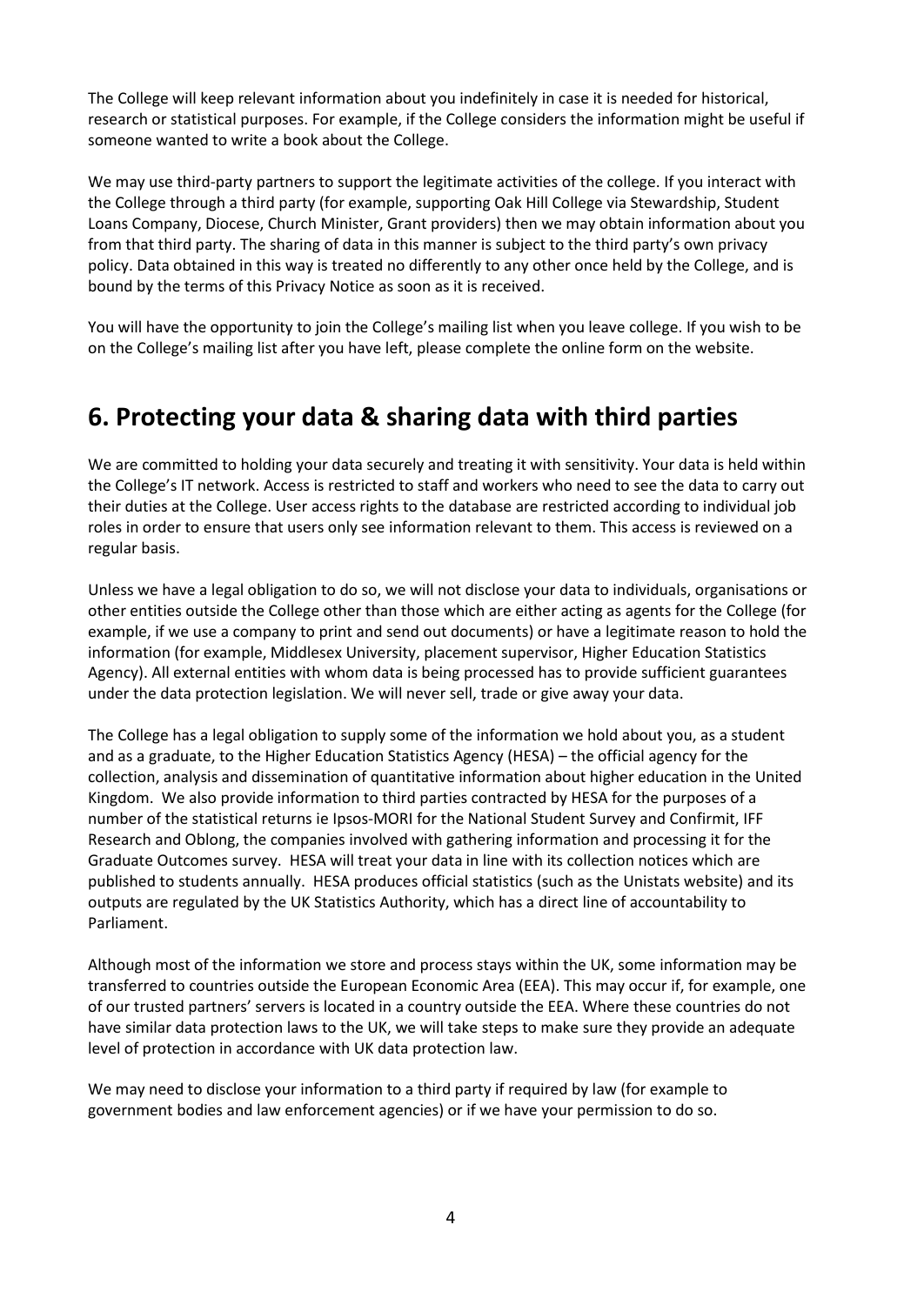# <span id="page-6-0"></span>**7. How long we keep your information**

Oak Hill College considers its relationship with students, members and supporters to be lifelong, and we will hold your details until you tell us you no longer wish to hear from us.

Generally, we will process your personal data only as long as is necessary for the purpose(s) for which it was collected (unless otherwise advised) and in accordance with the College's records retention schedule. Data will be kept securely and destroyed when no longer required. The College may also decide to archive some data for statistical, research or historical purposes.

# <span id="page-6-1"></span>**8. Oak Hill Crèche**

If you enrol your child in the College Crèche details will be requested personal and sensitive information regarding your child (for example, name, date of birth, medical details, next of kin). Crèche related details need to be kept for safeguarding and insurance reasons indefinitely.

## <span id="page-6-2"></span>**9. Your rights & how to contact us**

We will always try to ensure that the data we hold for you is up to date, reasonable and not excessive. You will always have the right to:

- Be informed as to how we use your data (via this Privacy Notice)
- Access or request a copy of the data we hold about you
- Update, amend or rectify the data we hold about you
- Change your communication preferences at any time to restrict how we process your data
- Ask us to remove your data from our records
- Withdraw consent, where it is used as a legal basis for processing
- Object to or restrict the processing of your information for any of the purposes outlined above.

If you have any questions about this Privacy Notice, your data rights, or would like to receive a copy of the information we hold about you, please contact the Director of Operations & Finance.

If you have a concern about our handling of personal data, then please contact us, via the Director of Operations & Finance at the address below, so that we can discuss this with you and rectify the situation.

Director of Operations & Finance Oak Hill College Chase Side London, N14 4PS Tel: 020 8449 0467

You can also make complaints directly to the Information Commissioner's Office (ICO). The ICO is the independent authority upholding information rights for the UK. Their website is ico.org.uk and their telephone helpline number is 0303 123 1113.

We will amend this privacy notice periodically to ensure it remains up to date and reflects how and why we use your personal data or new legal requirements. The current version will always be posted on the Oak Hill website.